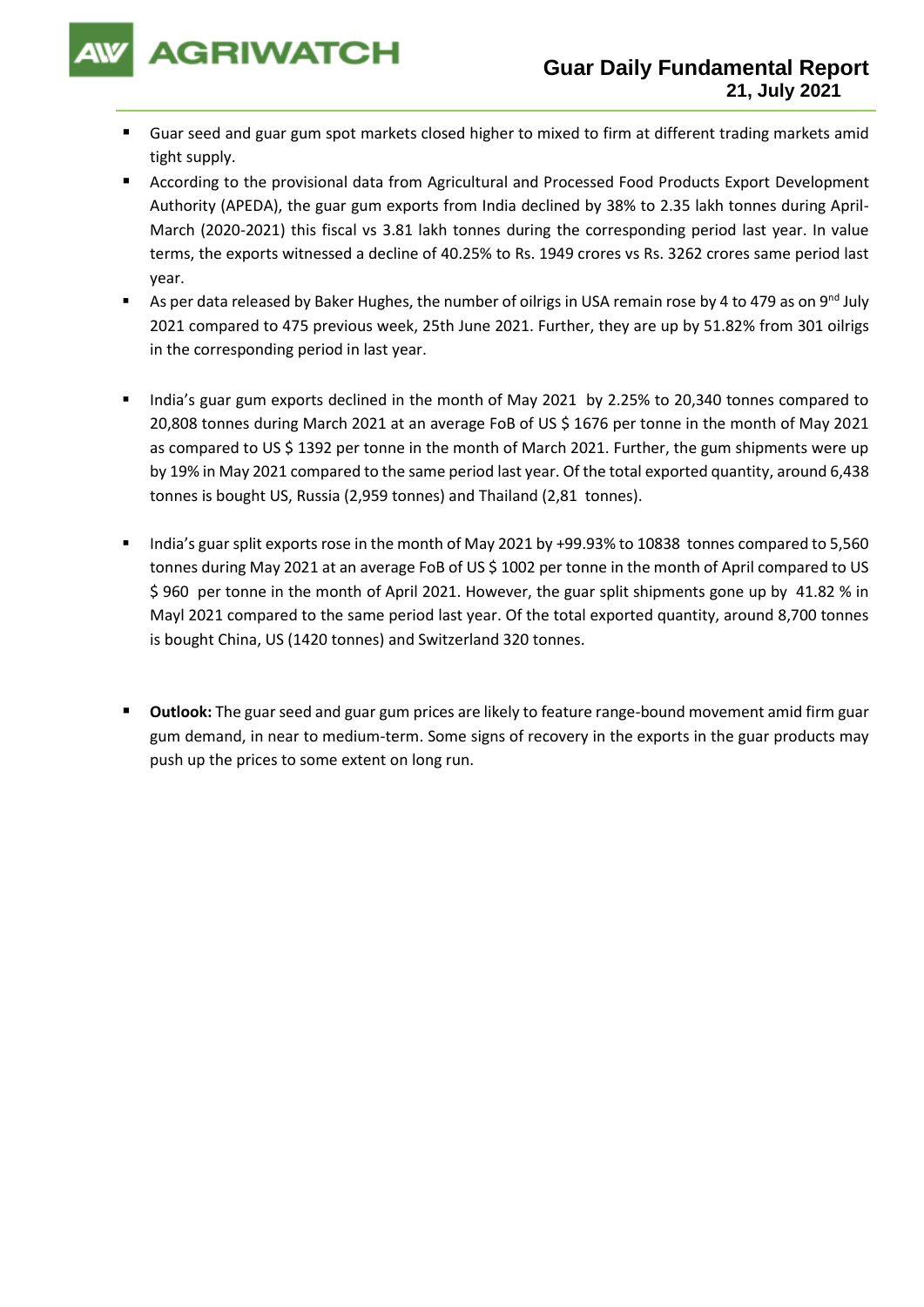

**21, July 2021**

| NCDEX-FUTURES MARKET – Guar Seed |         |      |             |      |              |               |         |       |         |
|----------------------------------|---------|------|-------------|------|--------------|---------------|---------|-------|---------|
| <b>Contract</b>                  | $+/-$   | Open | <b>High</b> | Low  | <b>Close</b> | <b>Volume</b> | Change  | ΟI    | Change  |
| July-21                          | $-0.60$ | 4314 | 4324        | 4260 | 4314         | 19320         | 11580   | 55120 | $-1635$ |
| <b>Aug-21</b>                    | $-0.43$ | 4352 | 4388        | 4332 | 4371         | 3745          | $-1795$ | 7580  | 2545    |

| NCDEX-FUTURES MARKET- Guar Gum |         |             |             |      |              |               |               |       |          |
|--------------------------------|---------|-------------|-------------|------|--------------|---------------|---------------|-------|----------|
| <b>Contract</b>                | $+/-$   | <b>Open</b> | <b>High</b> | Low  | <b>Close</b> | <b>Volume</b> | <b>Change</b> | ΟI    | Change   |
| $July-21$                      | $-1.11$ | 6710        | 6736        | 6651 | 6754         | 8340          | $-4300$       | 52255 | $-1,030$ |
| <b>Aug-21</b>                  | $-0.99$ | 6780        | 7114        | 6741 | 6841         | 2465          | $-245$        | 7240  | 1,395    |

| <b>Guar seed Stock Position &amp; EDD:</b> |              |                   |              |            |  |  |  |
|--------------------------------------------|--------------|-------------------|--------------|------------|--|--|--|
| <b>Stocks</b>                              | <b>Demat</b> | <b>In-Process</b> | <b>Total</b> | <b>EDD</b> |  |  |  |
|                                            | 20-Jul-21    | 20-Jul-21         | 20-Jul-21    | 17-Jul-21  |  |  |  |
| <b>Bikaner</b>                             |              | ۰                 |              | 20963      |  |  |  |
| <b>Deesa</b>                               |              | ٠                 |              | ۰          |  |  |  |
| Sri Ganganagar                             | ۰            | ۰                 |              | 2420       |  |  |  |
| Jodhpur                                    |              | ٠                 |              | 1124       |  |  |  |
| <b>Nokha</b>                               | -            | ٠                 | ۰            | ۰          |  |  |  |

| <b>Guar Gum Stock Position &amp; EDD:</b> |                |                   |              |            |  |
|-------------------------------------------|----------------|-------------------|--------------|------------|--|
|                                           | <b>Demat</b>   | <b>In-Process</b> | <b>Total</b> | <b>EDD</b> |  |
| <b>Stocks</b>                             | 20-Jul-21      | 20-Jul-21         | 20-Jul-21    | 17-Jul-21  |  |
| Deesa                                     |                | -                 |              |            |  |
| <b>Bikaner</b>                            |                | ۰                 |              | 2664       |  |
| Jodhpur                                   |                | ۰                 |              | 10837      |  |
| <b>Nokha</b>                              |                | -                 |              | 3777       |  |
| Sri Ganganagar                            | ۰              | ۰                 |              | 558        |  |
|                                           |                | <b>20-Jul-21</b>  |              |            |  |
| <b>Churi and Korma Prices:</b>            |                |                   |              | 20-Jul-21  |  |
| <b>Commodity</b>                          | <b>Center</b>  |                   | Rs./75 kg.   |            |  |
| <b>Churi</b>                              | Jodhpur        |                   | 2050         |            |  |
| Korma                                     | Jodhpur        | 3150              |              |            |  |
| Churi                                     | Sri Ganganagar | 1800              |              |            |  |
| <b>Korma</b>                              | Sri Ganganagar |                   | 2950         |            |  |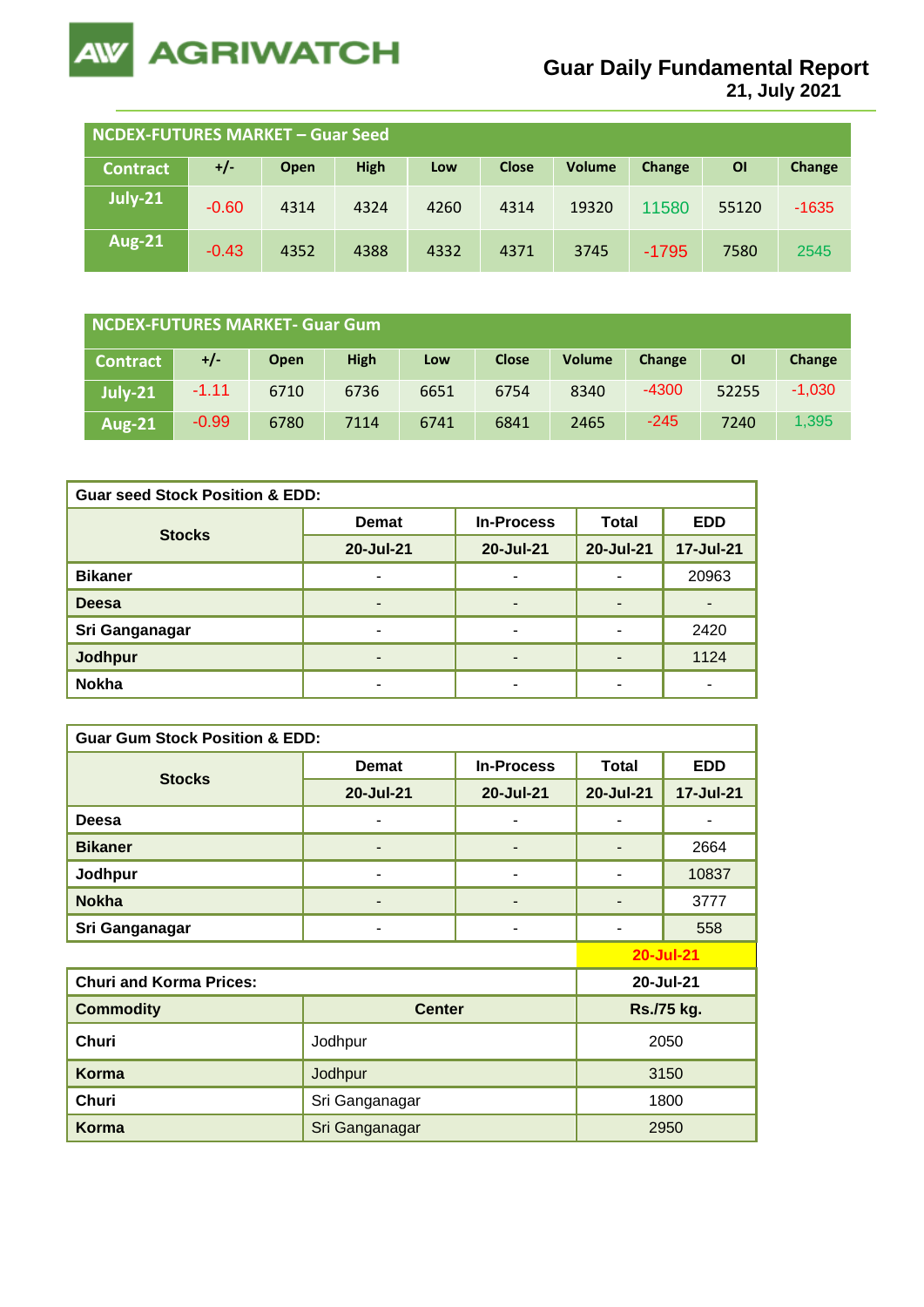

| <b>Guar Export Prices:</b>         | 20-Jul-21                   | 20-Jul-21     |               |
|------------------------------------|-----------------------------|---------------|---------------|
|                                    | <b>Variety</b>              | Value (Rs/Kg) | Value (\$/MT) |
| <b>Guargum/Split (Mundra Port)</b> |                             | 63            | 843           |
|                                    | 200 Mesh 5000<br><b>CPS</b> | 80            | 1070          |
| <b>Guargum Powder</b>              | 200 Mesh 3500<br><b>CPS</b> | 75            | 1003          |
|                                    | Meal 40%                    | 30            | 401           |
| <b>Guargum Meal</b>                | Meal $50%$                  | 43            | 575           |

| <b>Guar Seed Prices at Key Spot Markets:</b> |                 |                           |                   |                        |                |
|----------------------------------------------|-----------------|---------------------------|-------------------|------------------------|----------------|
| <b>Commodity</b>                             |                 |                           |                   | <b>Prices (Rs/Qtl)</b> |                |
| <b>Guar Seed</b>                             | <b>District</b> | <b>Centre</b>             | $20 -$ Jul-<br>21 | $19 -$ Jul-<br>21      | <b>Change</b>  |
|                                              | Jodhpur         | Jodhpur (Loose)           | 4000              | 4050                   | $-50$          |
|                                              |                 | Jodhpur (Delivery)        | 4200              | 4253                   | $-53$          |
|                                              |                 | Sri-Ganganagar (Loose)    | 3925              | 3900                   | 25             |
|                                              |                 | Sri-Ganganagar (Delivery) | 4075              | 4050                   | 25             |
|                                              | Sri-Ganganagar  | Rawla (Loose)             | <b>NR</b>         | <b>NR</b>              | $\blacksquare$ |
|                                              |                 | Gharsana (Loose)          | <b>NA</b>         | <b>NA</b>              | $\blacksquare$ |
|                                              |                 | Raisinghnagar (Loose)     | 3980              | 4100                   | $-120$         |
|                                              |                 | Bikaner (Loose)           | 4100              | 4125                   | $-25$          |
|                                              |                 | <b>Bikaner (Delivery)</b> | 4305              | 4331                   | $-26$          |
|                                              |                 | Nokha(Loose)              | 4125              | 4150                   | $-25$          |
| Rajasthan                                    | <b>Bikaner</b>  | Nokha (Delivery)          | 4331              | 4358                   | $-26$          |
|                                              |                 | Khajuwala (Loose)         | 4100              | 4050                   | 50             |
|                                              |                 | Khajuwala (Delivery)      | 4305              | 4253                   | 53             |
|                                              |                 | Lunkaransar (Loose)       | 4050              | 4100                   | $-50$          |
|                                              |                 | Hanumangarh (Loose)       | 3900              | 3900                   | <b>Unch</b>    |
|                                              |                 | Hanumangarh (Delivery)    | 4095              | 4095                   | <b>Unch</b>    |
|                                              | Hanumangarh     | Nohar (Loose)             | <b>NR</b>         | <b>NR</b>              | $\blacksquare$ |
|                                              |                 | Pilibanga (Loose)         | <b>NR</b>         | NR.                    |                |
|                                              | <b>Nagaur</b>   | Nagaur (Loose)            | 4025              | 4050                   | $-25$          |
|                                              | <b>Churu</b>    | Churu (Delivery)          | <b>NR</b>         | <b>NR</b>              | $\blacksquare$ |
|                                              | <b>Alwar</b>    | Alwar (Loose)             | <b>NR</b>         | <b>NR</b>              | $\blacksquare$ |
|                                              | <b>Hisar</b>    | Adampur (Loose)           | 3980              | 3950                   | 30             |
| Haryana                                      |                 | Adampur (Delivery)        | 4179              | 4148                   | 32             |
|                                              | <b>Bhiwani</b>  | Bhiwani (Delivery)        | 4250              | 4250                   | <b>Unch</b>    |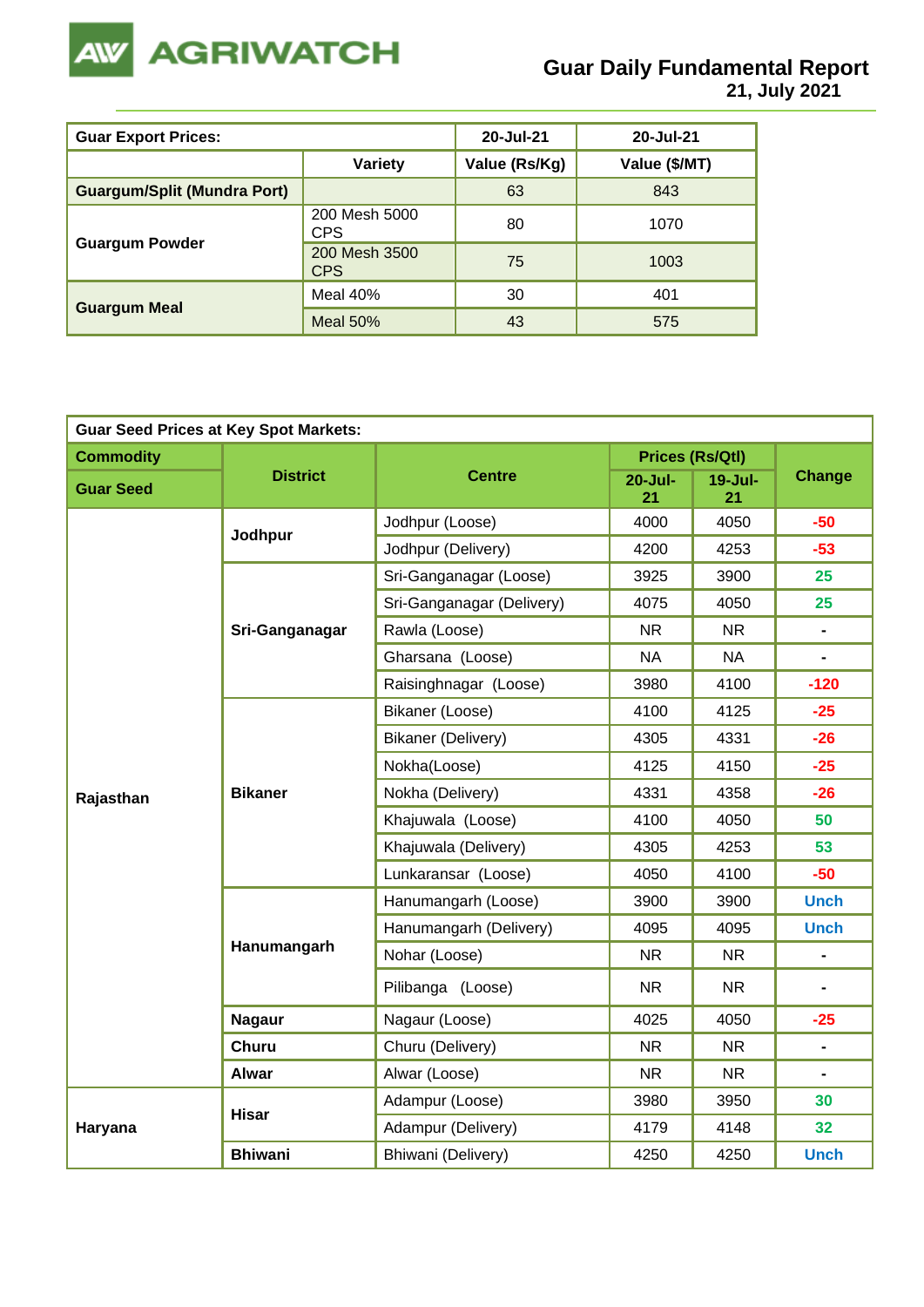

**Gujarat**

|                             |                           | 21, July 2021 |            |             |  |
|-----------------------------|---------------------------|---------------|------------|-------------|--|
|                             |                           |               |            |             |  |
|                             | Siwani (Loose)            | 4150          | 4200       | $-50$       |  |
| <b>Sirsa</b>                | Sirsa (Loose)             | 3900          | 3950       | $-50$       |  |
|                             | Dhabwali (Loose)          | 3850          | 3900       | $-50$       |  |
|                             | Dhabwali (Delivery)       | 4043          | 4095       | $-53$       |  |
|                             | Ellanabad (Loose)         | NR.           | NR.        |             |  |
| Fatehabad                   | Fatehabad (Loose)         | 3900          | 3900       | <b>Unch</b> |  |
| <b>Banaskantha</b>          | Deesa (Loose)             | NA            | <b>NA</b>  |             |  |
| Patan                       | Patan (Loose)             | 3770          | 3750       | 20          |  |
| Rajkot                      | Rajkot (Loose)            | <b>NA</b>     | 3900       |             |  |
| Jamnagar                    | Dhrol (Loose)             | <b>NA</b>     | <b>NA</b>  |             |  |
| $\sim$ $\sim$ $\sim$ $\sim$ | $D - L - L$ $(L - L - L)$ | <b>AIA</b>    | <b>AIA</b> |             |  |

|                       | Jamnagar         | Dhrol (Loose)   | <b>NA</b> | <b>NA</b> | $\blacksquare$ |
|-----------------------|------------------|-----------------|-----------|-----------|----------------|
| <b>Madhya Pradesh</b> | <b>Gwalior</b>   | Dabra (Loose)   | NA.       | <b>NA</b> | $\blacksquare$ |
| <b>Guar Gum</b>       |                  |                 |           |           |                |
| Rajasthan             | Jodhpur          | Jodhpur         | 6650      | 6725      | $-75$          |
|                       | <b>Alwar</b>     | Alwar           | NR.       | <b>NR</b> |                |
|                       | Hanumangarh      | Nohar           | NR.       | <b>NR</b> | $\blacksquare$ |
|                       | <b>Bhiwani</b>   | <b>Bhiwani</b>  | 6670      | 6670      | <b>Unch</b>    |
|                       |                  | <b>Sirsa</b>    | 6600      | 6600      | <b>Unch</b>    |
| Haryana               | <b>Sirsa</b>     | <b>Dhabwali</b> | 6550      | 6550      | <b>Unch</b>    |
|                       |                  | Ellanabad       | NR.       | <b>NR</b> | $\blacksquare$ |
|                       | <b>Fatehabad</b> | Fatehabad       | 6600      | 6600      | <b>Unch</b>    |

| <b>Guar Seed Arrivals in Key Centers</b> |                 |                |                            |                   |                |  |
|------------------------------------------|-----------------|----------------|----------------------------|-------------------|----------------|--|
| <b>Commodity</b>                         |                 |                | <b>Arrivals (Quintals)</b> |                   |                |  |
| <b>Guar Seed</b>                         | <b>District</b> | <b>Centre</b>  | $20 -$ Jul-<br>21          | $19 -$ Jul-<br>21 | <b>Change</b>  |  |
|                                          | Jodhpur         | Jodhpur        | <b>NA</b>                  | <b>NA</b>         | $\blacksquare$ |  |
|                                          |                 | Sri-Ganganagar | 400                        | 300               | 100            |  |
|                                          |                 | Rawla          | <b>NR</b>                  | NR.               | $\blacksquare$ |  |
|                                          | Sri-Ganganagar  | Gharsana       | <b>NA</b>                  | <b>NA</b>         | $\blacksquare$ |  |
|                                          |                 | Raisinghnagar  | 60                         | 50                | 10             |  |
|                                          |                 | <b>Bikaner</b> | 250                        | 300               | $-50$          |  |
|                                          | <b>Bikaner</b>  | Nokha          | 400                        | 450               | $-50$          |  |
| Rajasthan                                |                 | Khajuwala      | 150                        | 100               | 50             |  |
|                                          |                 | Lunkaransar    | 250                        | 300               | $-50$          |  |
|                                          |                 | Hanumangarh    | 100                        | 60                | 40             |  |
|                                          | Hanumangarh     | Nohar          | <b>NR</b>                  | NR.               | $\blacksquare$ |  |
|                                          |                 | Pilibanga      | <b>NR</b>                  | NR.               | $\blacksquare$ |  |
|                                          | <b>Nagaur</b>   | Nagaur         | 250                        | 200               | 50             |  |
|                                          | <b>Churu</b>    | Churu          | <b>NR</b>                  | NR.               | $\blacksquare$ |  |
|                                          | <b>Alwar</b>    | Alwar          | <b>NR</b>                  | <b>NR</b>         | ٠              |  |